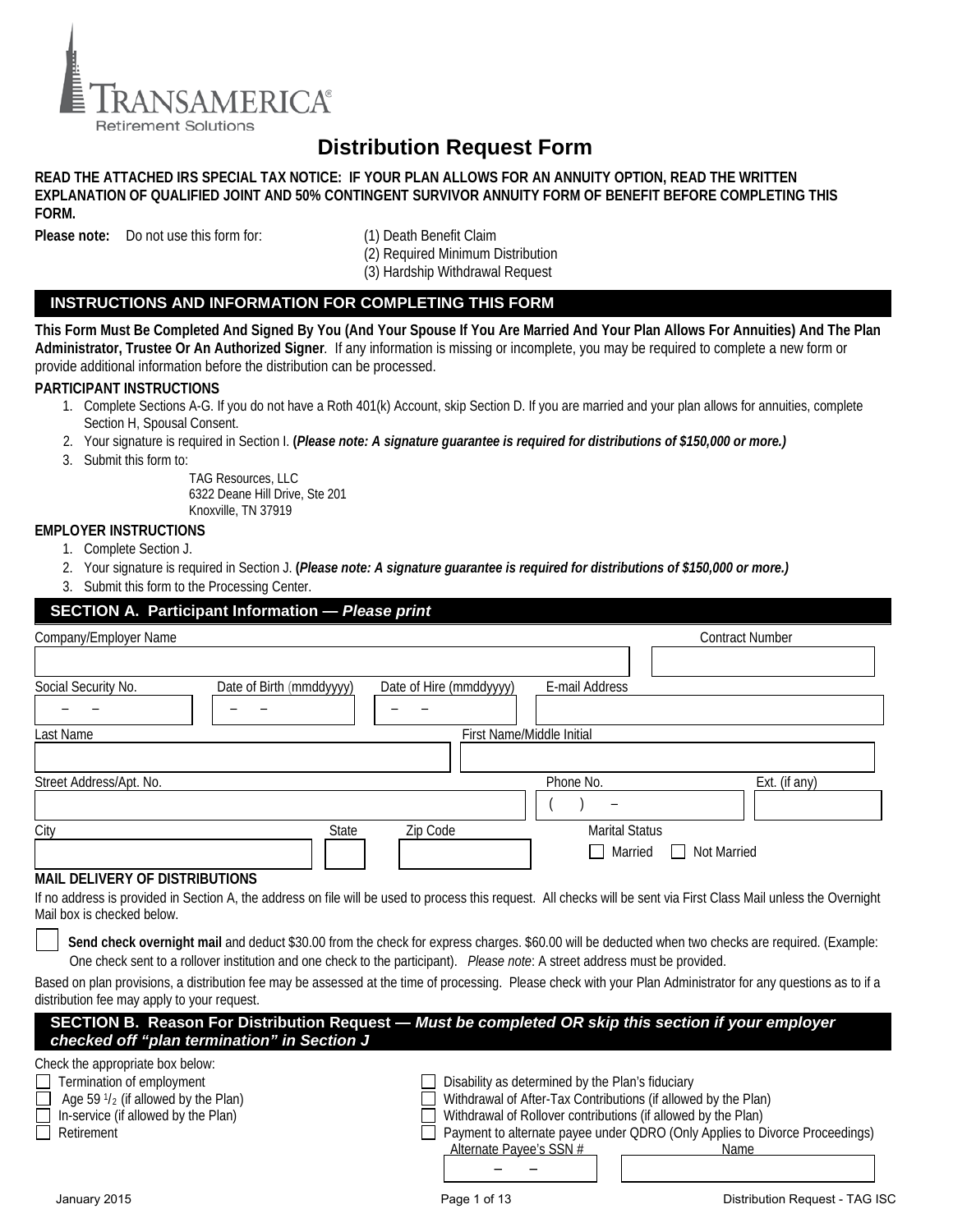|  |  | SECTION C. Form of Payment For Traditional 401(k) Account - Only choose one of the three options |  |  |
|--|--|--------------------------------------------------------------------------------------------------|--|--|
|--|--|--------------------------------------------------------------------------------------------------|--|--|

**<sup>2</sup> Option 1 (Rollover) - I am requesting a Direct Rollover of**  $\Box$  **all or a**  $\Box$  **partial amount of my Traditional 401(k) account.** 

<sup>1</sup> Partial amount to be rolled over: \$

# **Direct Rollover to: (Select Only One)**

\_\_\_\_\_ AN IRA OFFERED THROUGH Transamerica (Minimum rollover amount is \$5,000.) If you are interested in the Rollover IRA option through Transamerica, call (866) 691-0030 to learn more and to establish an account. An IRA account number is required before the rollover can be processed.

AN ELIGIBLE RETIREMENT PLAN (401(a), 401(k), 403(b), and Governmental 457)

\_\_\_\_\_ AN IRA

# **NEW ACCOUNT INFORMATION: MAILING ADDRESS:**

| IRA Account Number (Required) / Plan Name | Name of Trustee or Custodian for the New Plan or IRA |              |          |
|-------------------------------------------|------------------------------------------------------|--------------|----------|
| Make Check Payable To:                    | Address - Number & Street                            |              |          |
|                                           | City                                                 | <b>State</b> | Zip Code |

 **²Option 2 (Combination**) **-** I am requesting a distribution of my Traditional 401(k) account to be paid partially to me **and** partially as a Direct Rollover.

*I understand that the portion payable to me may be subject to 20% federal income tax withholding.* 

# **Distribute \_\_\_\_\_\_\_\_\_\_% of my Traditional 401(k) account:**

\_\_\_\_\_\_\_\_\_\_\_\_% of the above paid directly to me, and

\_\_\_\_\_\_\_\_\_\_\_\_% of the above applied to the Direct Rollover Account indicated below.

# **The above two percentages must equal 100%**

# **Direct Rollover to: (Select Only One)**

AN IRA OFFERED THROUGH Transamerica (Minimum rollover amount is \$5,000.) If you are interested in the Rollover IRA option through Transamerica, call (866) 691-0030 to learn more and to establish an account. An IRA account number is required before the rollover can be processed.

AN ELIGIBLE RETIREMENT PLAN (401(a), 401(k), 403(b), and Governmental 457)

\_\_\_\_\_ AN IRA

# **NEW ACCOUNT INFORMATION: MAILING ADDRESS:**

| IRA Account Number (Required) / Plan Name | Name of Trustee or Custodian for the New Plan or IRA |       |          |
|-------------------------------------------|------------------------------------------------------|-------|----------|
| Make Check Payable To:                    | Address - Number & Street                            |       |          |
|                                           | City                                                 | State | Zip Code |

**Option 3 (Cash)** - I am requesting a distribution of  $\Box$  all or a  $\Box$  partial amount of my Traditional 401(k) account. I am not electing a Direct Rollover of any portion of the distribution. I understand the check will be made payable to me and that the portion payable to me may be subject to 20% federal income tax withholding.

**Partial amount to be paid directly to me: \$** 

**<sup>¹</sup>Actual Value of the distribution may vary based on the final market closing price at the time the distribution is processed, and any applicable processing fees.** 

**PARTIAL DISTRIBUTION AMOUNTS -I understand that if I choose a partial amount in the options above, I am responsible for ensuring that partial distributions are completed by the shorter of my life expectancy or 15 years after the first partial distribution is made to me, as required by the Plan. I also understand that if I choose this option I may lose favorable tax treatment on my distributions** 

# **²DIRECT ROLLOVER**

In a Direct Rollover, an eligible rollover distribution is paid from your retirement plan directly to an IRA or your new Employer's 401(a), 401(k), 403(b) or governmental 457 Plan. An IRS Form 1099-R will still be completed and submitted to the IRS; however, no federal or state income tax is withheld from amounts directly rolled over. The Direct Rollover check will be made payable to the IRA/plan trustee or custodian for the benefit of the participant or alternate payee unless otherwise indicated above.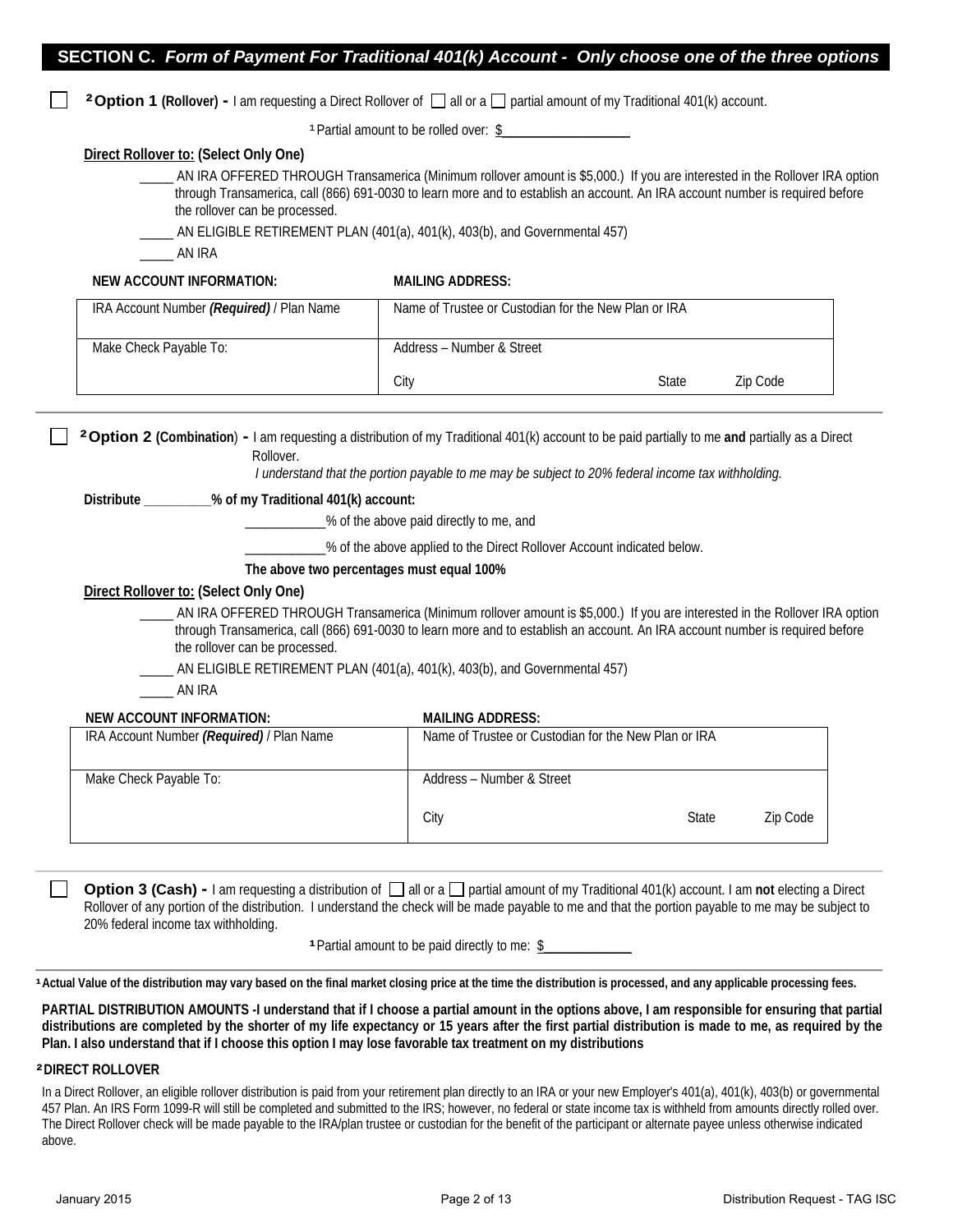**<sup>2</sup> Option 1 (Rollover) - I am requesting a Direct Rollover of all or a partial amount of my Roth 401(k) account.** 

<sup>1</sup> Partial amount to be rolled over: \$

# **Direct Rollover to: (Select Only One)**

- A ROTH IRA OFFERED THROUGH Transamerica (Minimum rollover amount is \$25,000.) If you are interested in learning more about the Rollover IRA offered through Transamerica call (866) 691-0030.
- A DESIGNATED ROTH ACCOUNT (401(k) or 403(b)) OR ROTH IRA

# **NEW ACCOUNT INFORMATION: MAILING ADDRESS:**

| Roth IRA Account Number (Required) / Plan Name | Name of Trustee or Custodian for the New Roth 401(k) or Roth IRA |              |          |
|------------------------------------------------|------------------------------------------------------------------|--------------|----------|
| Make Check Payable To:                         | Address – Number & Street                                        |              |          |
|                                                | City                                                             | <b>State</b> | Zip Code |

 **²Option 2 (Combination**) **-** I am requesting a distribution of my Roth 401(k) account to be paid partially to me **and** partially as a Direct Rollover. *I understand that the portion payable to me may be subject to 20% federal income tax withholding.* 

# **Distribute \_\_\_\_\_\_\_\_\_\_% of my Roth 401(k) account:**

\_\_\_\_\_\_\_\_\_\_\_\_% of the above paid directly to me, and

\_\_\_\_\_\_\_\_\_\_\_\_% of the above applied to the Direct Rollover Account indicated below.

# **The above two percentages must equal 100%**

# **Direct Rollover to: (Select Only One)**

\_\_\_\_\_ A ROTH IRA OFFERED THROUGH Transamerica (Minimum rollover amount is \$5,000.) If you are interested in the Rollover IRA option through Transamerica, call (866) 691-0030 to learn more and to establish an account. An IRA account number is required before the rollover can be processed.

\_\_\_\_\_ A DESIGNATED ROTH ACCOUNT (401(k) or 403(b)) OR ROTH IRA

## **NEW ACCOUNT INFORMATION: MAILING ADDRESS:**

| IRA Account Number (Required) / Plan Name | Name of Trustee or Custodian for the New Plan or IRA |              |          |
|-------------------------------------------|------------------------------------------------------|--------------|----------|
| Make Check Payable To:                    | Address - Number & Street                            |              |          |
|                                           | City                                                 | <b>State</b> | Zip Code |

**Option 3 (Cash)** - I am requesting a distribution of  $\Box$  all or a  $\Box$  partial amount of my Roth 401(k) account. I am not electing a Direct Rollover of any portion of the distribution. I understand the check will be made payable to me and that the portion payable to me may be subject to 20% federal income tax withholding.

**Partial amount to be paid directly to me: \$** 

**a** Actual Value of the distribution may vary based on the final market closing price at the time the distribution is processed, and any applicable processing fees.

**DISTRIBUTION AMOUNTS -I understand that if I choose a partial amount in the options above, I am responsible for ensuring that partial distributions are completed by the shorter of my life expectancy or 15 years after the first partial distribution is made to me, as required by the Plan. I also understand that if I choose this option I may lose favorable tax treatment on my distributions**

## **²DIRECT ROLLOVER**

In a Direct Rollover, an eligible rollover distribution is paid from your retirement plan directly to an IRA or your new Employer's 401(a), 401(k), 403(b) or governmental 457 Plan. An IRS Form 1099-R will still be completed and submitted to the IRS; however, no federal or state income tax is withheld from amounts directly rolled over. The Direct Rollover check will be made payable to the IRA/plan trustee or custodian for the benefit of the participant or alternate payee unless otherwise indicated above.

For participants required to take a minimum distribution during the current year that was not satisfied, please note the following: Your required minimum distribution (RMD) for the current year will need to be completed and made payable to you prior to the processing of your direct rollover request.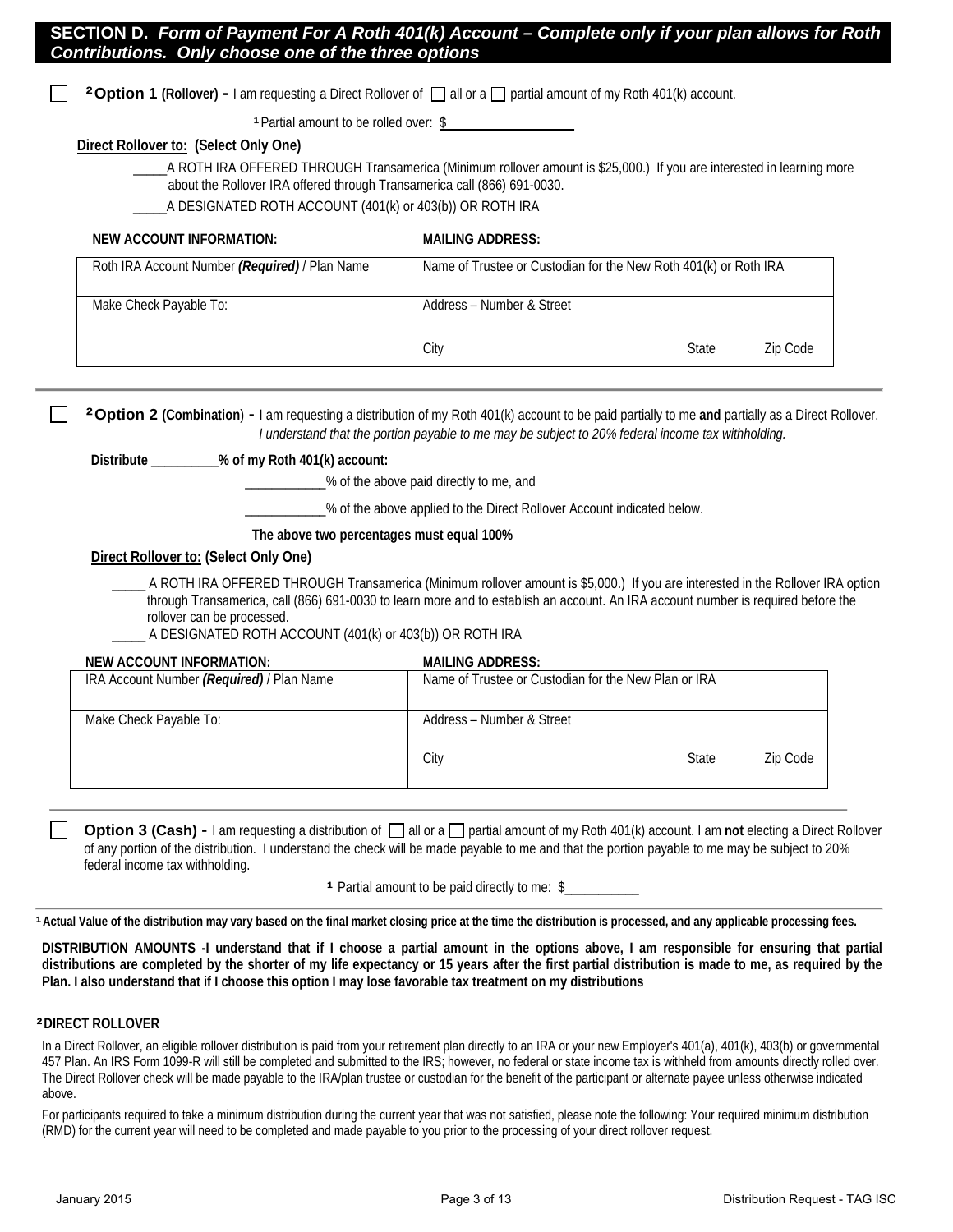# **SECTION E. Annuity Request** *(Not applicable to vested account under \$5000 or if your plan does not offer annuities)*

**Skip this section if you made an election in Section C or D.** 

By selecting this option your entire account balance will be distributed in order to purchase the annuity

Annuity: If the plan offers annuities as a form of benefit payment, I elect payment as a monthly annuity with payments to commence \_\_\_\_\_\_\_\_\_\_\_\_\_\_\_\_\_\_\_. Upon my death, my spouse's payments should be \_\_\_\_\_% (from 50% to 100%) of my payments. My spouse's date of birth is -<br>Such annuity will be a Joint and Contingent Survivor Annuity if I am married and a Single Life Annuity if I am not married. I also understand that if I am married, my spouse need not consent to this election if I choose a Qualified Joint and Contingent Survivor Annuity ("QJSA").

# **SECTION F. Outstanding Loan Payoff Instructions —** *Skip this section if you do not have an outstanding loan or are requesting an In-Service Withdrawal, Withdrawal of After Tax Contributions, 591/2 Withdrawal or a QDRO.*

If you have an outstanding loan please payoff the loan in full prior to submitting this Distribution Form. Submit a completed Distribution Form after you have submitted the loan payoff amount and the loan is paid in full.

Your outstanding loan balance will be defaulted and become taxable to you if the loan payoff is not processed prior to receiving a completed Distribution Form.

# **SECTION G. Income Tax Withholding**

The income tax withholding requirements vary depending on whether or not the distribution requested is an eligible rollover distribution. Please see the attached Special Tax Notice for the definition of eligible rollover distribution and a detailed explanation of the federal income tax withholding rules. If you request a Direct Rollover, no federal income tax will be withheld from the amount directly rolled over.

# **FEDERAL INCOME TAX**

# **Eligible Rollover Distributions:**

If you request a Direct Rollover, no federal income tax will be withheld from the amount directly rolled over.

# **STATE INCOME TAX**

If your address of record is within a mandatory withholding state, state taxes will be withheld from your distribution in accordance with the respective state rules. Other states allow an independent election and in these states, state tax will be withheld unless you elect otherwise. If your state does not allow withholding, no state tax can be withheld. Please consult a tax advisor or Transamerica if you have questions regarding state tax withholding.

□ Do not withhold state income tax (ONLY IF INDEPENDENT ELECTION IS PERMITTED).

Withhold state income tax: \_\_\_\_\_\_\_\_\_% (If your state requires a greater withholding percentage than what you have indicated, the mandatory state tax will apply).

# **SECTION H. Spousal Consent**

Check with your Employer/Plan Administrator or Summary Plan Description to determine whether your plan is subject to spousal consent requirements. If spousal consent is required, complete this section. If your plan is not subject to spousal consent requirements, skip to Section I. **Please note:** You must have your spouse's signature notarized or have a plan representative witness your spouse's signature if your vested account balance is greater than \$5,000 and your plan provides for joint and survivor annuities. However, if your vested account balance is less than \$5,000 spousal consent is not required.

# **Spousal Consent**

I, the undersigned spouse of the participant, have read the "Special Tax Notice Regarding Payments From Qualified Plans" provided to me and understand the effects of the waiver. I understand that federal law requires that the retirement benefit of my spouse must be paid under a Qualified Joint and Survivor Annuity Form as described in the attached "Special Tax Notice Regarding Payments From Qualified Plans," unless I consent otherwise in writing to another benefit form. I hereby consent to the waiver of the annuity and consent to the form of benefit elected by my spouse.

# **Signature of Participant's Spouse:** <u>Date: **Date:** Date: **Date:** Date: **Date:** Date: **Date:** Date: **Date:** Date: **Date:** Date: **Date:** Date: **Date:** Date: **Date:** Date: **Date:** Date: **Date:** Date: **Date:** Date: **Date:** Da</u>

# **Statement of Plan Representative or Notary Public**

The spouse whose signature I have witnessed is known to me and signed this form in my presence.

**Plan Representative:** Date: **Date: Date: Date: Date: Date: Date: Date: Date: Date: Date: Date: Date: Date: Date: Date: Date: Date: Date: Date: Date: Date: Date: Date: Date:**

**Notary Public Signature:**  $\qquad \qquad$  **Notary Public Signature:**  $\qquad \qquad$  **Date:**  $\qquad \qquad$ 

**PLACE SEAL HERE** (*if applicable)*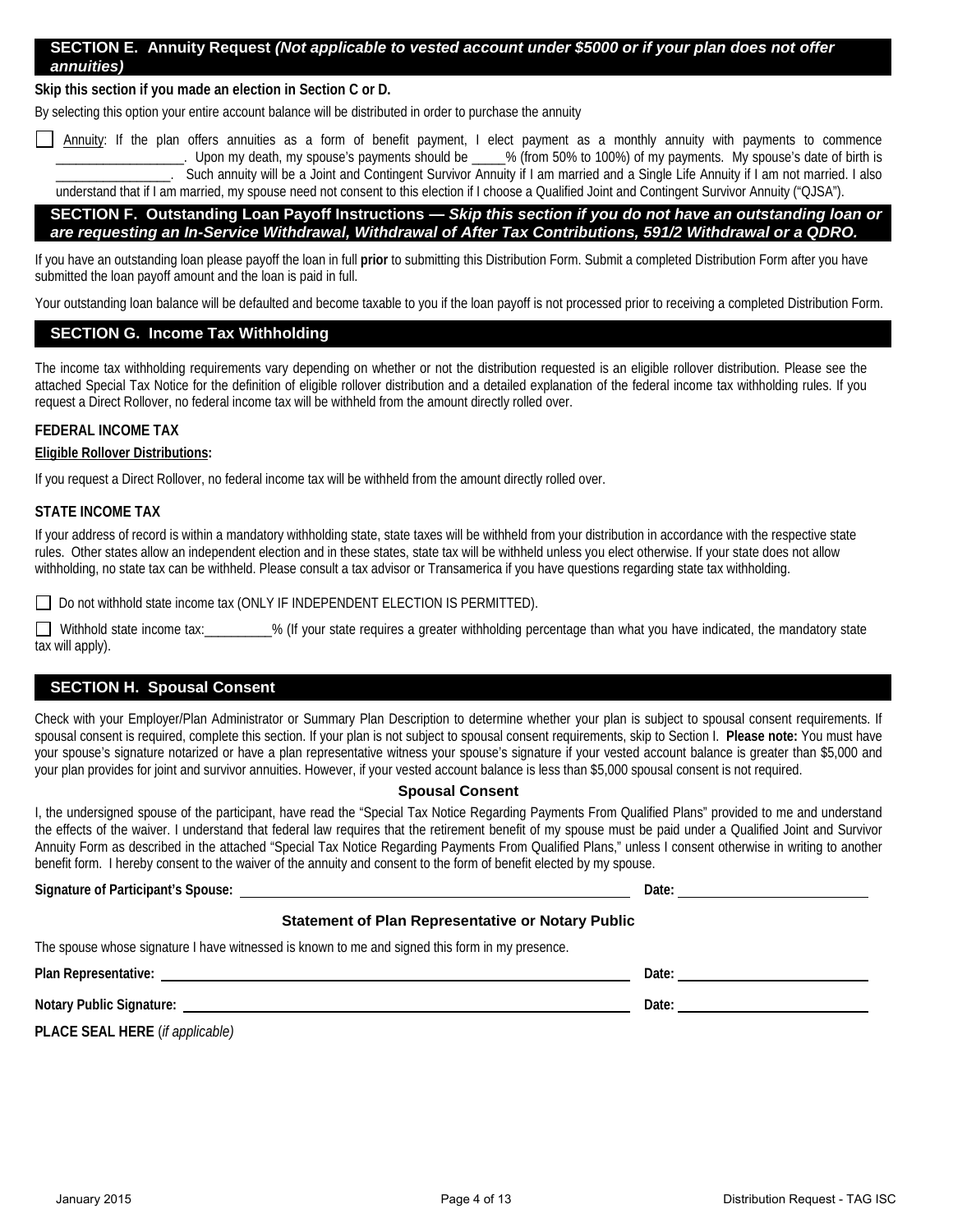# **SECTION I. Participant Signature**

My signature acknowledges that I have read, understand and agree to all the terms of this Distribution Request form, and affirm that all information that I have provided is true and correct. Further, I acknowledge that I have received the "Special Tax Notice Regarding Payments From Qualified Plans" and other required notices. The above information is true and correct to the best of my knowledge. I further understand that I may revoke this election at any time prior to the distribution taking place.

| ۰.<br>× |  |
|---------|--|
|         |  |

# **Signature of Participant Date**

# **RETURN COMPLETED FORM TO: TAG Resources, LLC, 6322 Deane Hill Drive, Ste 201, Knoxville, TN 37919 or FAX to: 865-670-0227**

# **SECTION J. For Completion By The Plan Administrator Of TAG Resources 401(K) Advantage LLC Plan Only**

| Plan Name                                               |                                                                                                                              |                     |                                                                                                                                                                                                                                                                                                                          |
|---------------------------------------------------------|------------------------------------------------------------------------------------------------------------------------------|---------------------|--------------------------------------------------------------------------------------------------------------------------------------------------------------------------------------------------------------------------------------------------------------------------------------------------------------------------|
|                                                         |                                                                                                                              |                     |                                                                                                                                                                                                                                                                                                                          |
| <b>Contract Number</b>                                  | Sub ID/Division # (if applicable)                                                                                            | Participant's SSN # | Participant's Termination Date (if applicable):                                                                                                                                                                                                                                                                          |
|                                                         |                                                                                                                              |                     |                                                                                                                                                                                                                                                                                                                          |
|                                                         | The Participant is entitled to a vested benefit of _____________________% of company matching contributions.                 |                     |                                                                                                                                                                                                                                                                                                                          |
|                                                         | The Participant is entitled to a vested benefit of _____________________% of profit sharing contributions.                   |                     |                                                                                                                                                                                                                                                                                                                          |
| Transamerica's recordkeeping system.                    |                                                                                                                              |                     | Please refer to your Plan Document for the vesting schedule. If this information is not provided, the distribution will be processed with the data in                                                                                                                                                                    |
| Is payment of this benefit subject to Plan Termination? |                                                                                                                              | $\Box$ Yes<br>No    |                                                                                                                                                                                                                                                                                                                          |
| for payment of the requested benefit.                   |                                                                                                                              |                     | By signing below, I hereby authorize Transamerica to process the distribution described in this form. This request is in compliance with plan provisions.<br>If spousal consent is not provided, then in accordance with the terms and provisions of the plan and under the current law, spousal consent is not required |
|                                                         | If this request is for a disability distribution, I certify that the participant meets the requirements of Section 72(m)(7). |                     |                                                                                                                                                                                                                                                                                                                          |
|                                                         | This form cannot be processed without the Plan Administrator, Trustee or Authorized Signer's signature.                      |                     | Once this form has been completed with all of the necessary information and required signatures, please forward to the Processing Center for processing.                                                                                                                                                                 |
| Be sure to keep a photocopy for your records.           |                                                                                                                              |                     |                                                                                                                                                                                                                                                                                                                          |
| ⊂∕⊃                                                     |                                                                                                                              |                     |                                                                                                                                                                                                                                                                                                                          |
|                                                         | By: Signature of Plan Administrator at TAG Resources, LLC<br>(Please verify that all information in Section A is completed)  |                     | Date                                                                                                                                                                                                                                                                                                                     |
| CF                                                      |                                                                                                                              |                     |                                                                                                                                                                                                                                                                                                                          |
|                                                         | Print Name of Plan Administrator at TAG Resources, LLC                                                                       |                     | Date                                                                                                                                                                                                                                                                                                                     |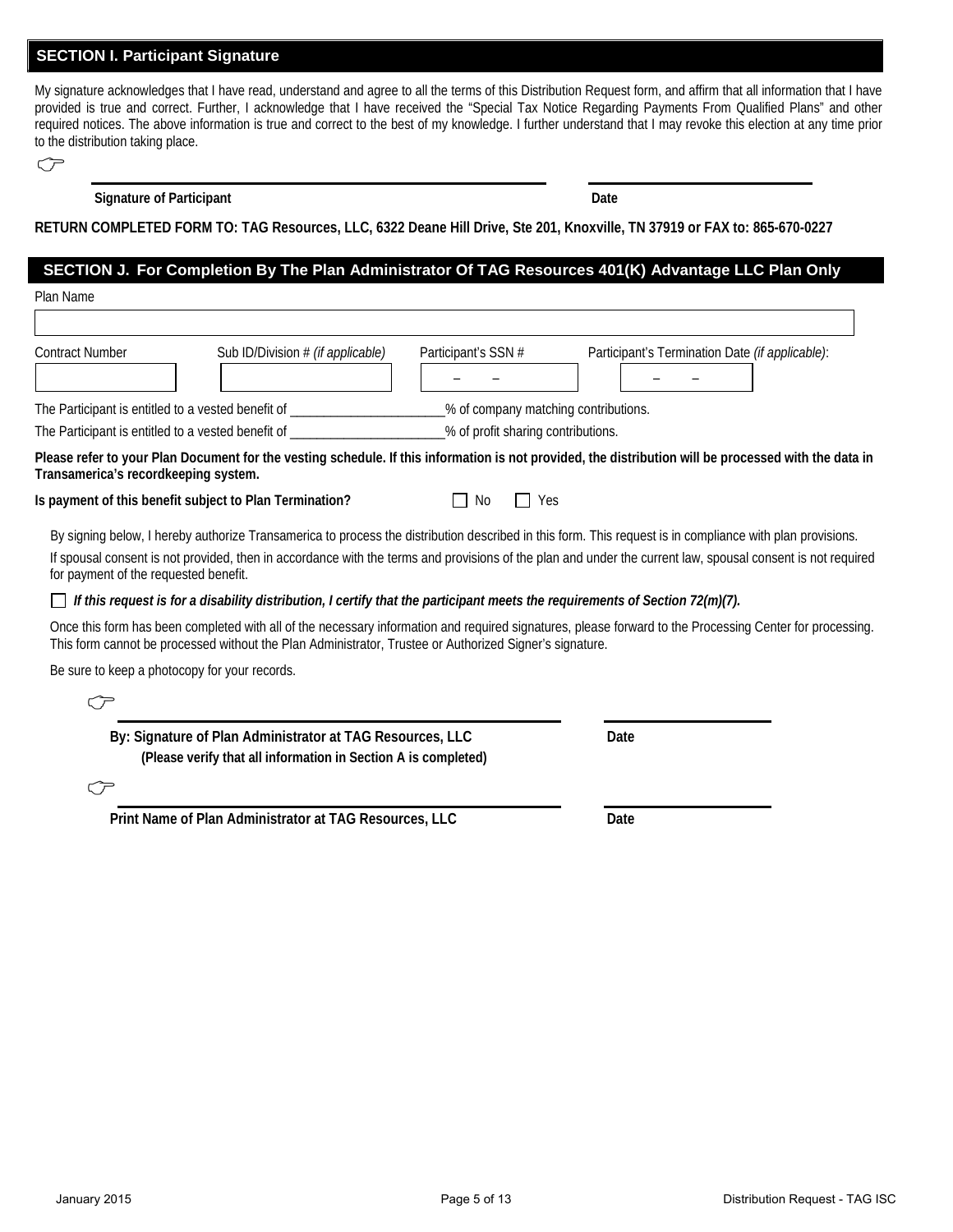

# YOUR ROLLOVER OPTIONS

You are receiving this notice because all or a portion of a payment you are receiving from your employer's retirement plan is eligible to be rolled over to a Traditional IRA, a Roth IRA or an employer plan. This notice is intended to help you decide whether to do such a rollover.

Section I of this notice describes the rollover rules that apply to payments from the plan that are *not* from a designated Roth account (a type of account with special tax rules in some employer plans).

Section II applies if you also receive a payment from a designated Roth account in the plan, in which case the plan administrator or the payor will tell you the amount that is being paid from each account.

Rules that apply to most payments from a plan are described in the "General Information About Rollovers" section. Special rules that only apply in certain circumstances are described in the "Special Rules and Options" section.

Generally, neither a direct rollover nor a payment can be made from the plan until at least 30 days after your receipt of this notice. Thus, after receiving this notice, you have at least 30 days to consider whether or not to have your withdrawal directly rolled over. If you do not wish to wait until this 30-day notice period ends before your election is processed, you may waive the notice period by making an affirmative election indicating whether or not you wish to make a direct rollover. Your withdrawal will then be processed in accordance with your election as soon as practical after it is received by the Plan Administrator.

## **Section I: GENERAL INFORMATION ABOUT ROLLOVERS FROM YOUR RETIREMENT PLAN (Not Including Any Designated Roth Account)**

#### **How can a rollover affect my taxes?**

You will generally be taxed on a payment from the plan if you do not roll it over. However, rollovers to a designated Roth account within the plan or to a Roth IRA that are not from a designated Roth account are subject to taxation, as discussed below. If you are under age 59 1/2 and do not do a rollover, you will also have to pay a 10% additional income tax on early distributions(unless an exception applies). However, if you do a rollover, you will not have to pay tax until you receive paymentslater and the 10% additional income tax will not apply if those payments are made after you are age 59 1/2 (or if an exception applies).

## **Where may I roll over the payment?**

You may roll over the payment to either an IRA (an individual retirement account or individual retirement annuity) or an employer plan (a taxqualified plan, section 403(b) plan, or governmental section 457(b) plan) that will accept the rollover. The rules of the IRA or employer plan that holds the rollover will determine your investment options, fees, and rights to payment from the IRA or employer plan (for example, no spousal consent rules apply to IRAs and IRAs may not provide loans). Further, the amount rolled over will become subject to the tax rules that apply to the IRA or employer plan.

You may also roll over the payment to a designated Roth account within the plan.

## **How do I do a rollover?**

There are two ways to do a rollover. You can generally do either a direct rollover or a 60-day rollover.

*If you do a direct rollover,* the plan will make the payment directly to your IRA or an employer plan. You should contact the IRA sponsor or the administrator of the employer plan for information on how to do a direct rollover.

*If you do not do a direct rollover*, you may still do a rollover by making a deposit into an IRA or eligible employer plan that will accept it. You will have 60 days after you receive the payment to make the deposit. If you do not do a direct rollover, the plan is required to withhold 20% of the payment for federal income taxes (up to the amount of cash and property received other than employer stock). This means that, in order to roll over the entire payment in a 60-day rollover, you must use other funds to make up for the 20% withheld. If you do not roll over the entire amount of the payment, the portion not rolled over will be taxed and will be subject to the 10% additional income tax on early distributions if you are under age 59 1/2 (unless an exception applies).

## **How much may I roll over?**

If you wish to do a rollover, you may roll over all or part of the amount eligible for rollover. Any payment from the plan is eligible for rollover, except:

- •Certain payments spread over a period of at least 10 years or over your life or life expectancy (or the lives or joint life expectancy of you and your beneficiary)
- •Required minimum distributions after age 70 1/2 (or after death)
- •Hardship distributions
- •ESOP dividends
- •Corrective distributions of contributions that exceed tax law limitations
- •Loans treated as deemed distributions (for example, loans in default due to missed payments before your employment ends)
- •Cost of life insurance paid by the plan
- •Contributions made under special automatic enrollment rules that are withdrawn pursuant to your request within 90 days of enrollment
- •Amounts treated as distributed because of a prohibited allocation of S corporation stock under an ESOP (also, there will generally be adverse tax consequencesif you roll over a distribution of S corporation stock to an IRA).

The plan administrator or the payor can tell you what portion of a payment is eligible for rollover.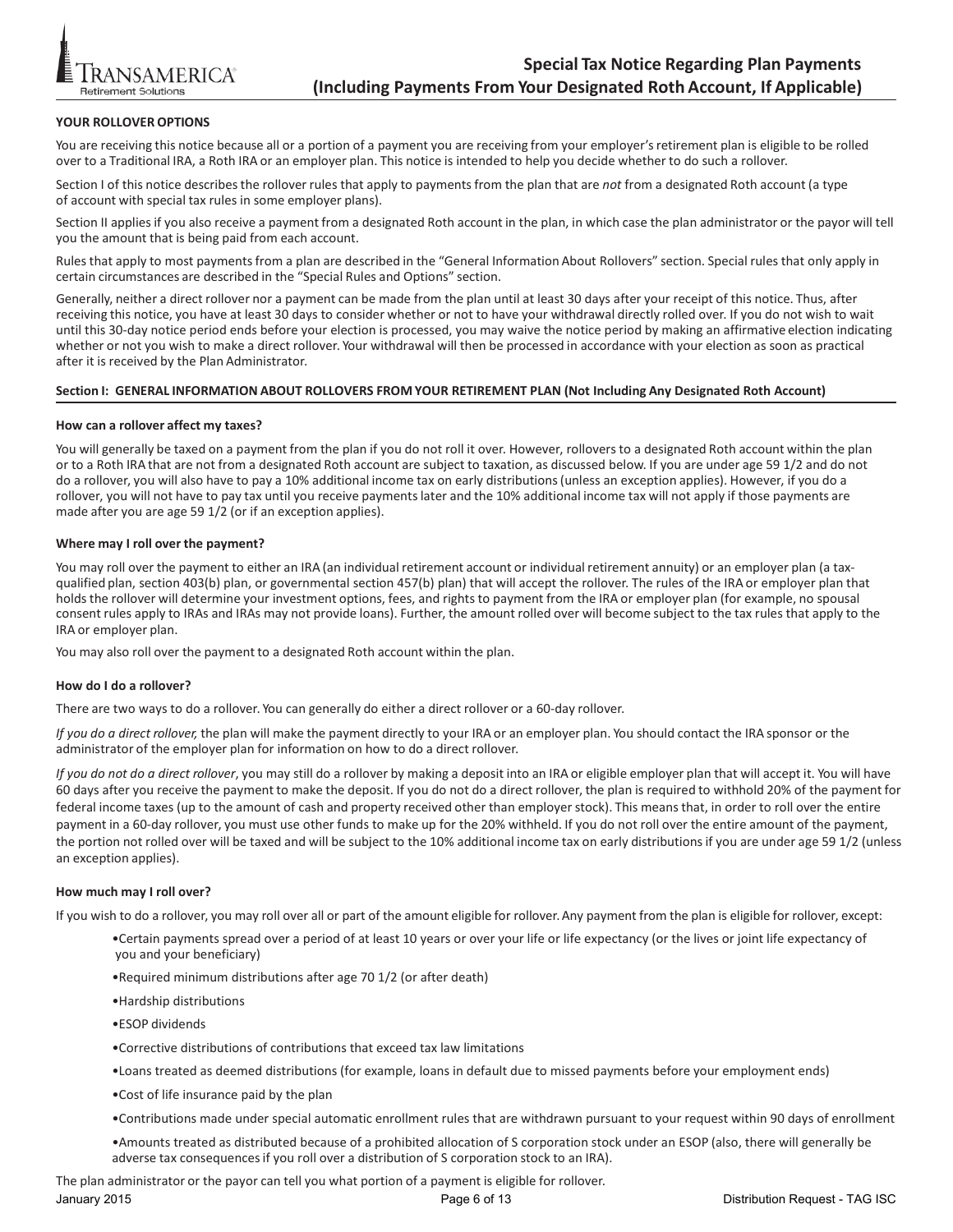### **If I don't do a rollover, will I have to pay the 10% additional income tax on early distributions?**

If you are under age 59 1/2, you will have to pay the 10% additional income tax on early distributions for any payment from the plan (including amounts withheld for income tax) that you do not roll over, unless one of the exceptionslisted below applies. This tax is in addition to the regular income tax on the payment not rolled over.

The 10% additional income tax does not apply to the following payments from the plan:

- •Payments made after you separate from service if you will be at least age 55 in the year of the separation
- •Payments that start after you separate from service if paid at least annually in equal or close to equal amounts over your life or life expectancy (or the lives or joint life expectancy of you and your beneficiary)
- •Payments from a governmental defined benefit pension plan made after you separate from service if you are a public safety employee and you are at least age 50 in the year of the separation
- •Payments made due to disability
- •Payments after your death
- •Payments of ESOP dividends
- •Corrective distributions of contributions that exceed tax law limitations
- •Cost of life insurance paid by the plan
- •Contributions made under special automatic enrollment rules that are withdrawn pursuant to your request within 90 days of enrollment
- •Payments made directly to the government to satisfy a federal tax levy
- •Payments made under a qualified domestic relations order (QDRO)
- •Payments up to the amount of your deductible medical expenses
- •Certain payments made while you are on active duty if you were a member of a reserve component called to duty after September 11, 2001 for more than 179 days
- •Payments of certain automatic enrollment contributions requested to be withdrawn within 90 days of the first contribution.

#### **If I do a rolloverto an IRA, will the 10% additional income tax apply to early distributions from the IRA?**

If you receive a payment from an IRA when you are under age 59 1/2, you will have to pay the 10% additional income tax on early distributions from the IRA, unless an exception applies. In general, the exceptions to the 10% additional income tax for early distributions from an IRA are the same as the exceptions listed above for early distributions from a plan. However, there are a few differences for payments from an IRA, including:

- •There is no exception for payments after separation from service that are made after age 55.
- •The exception for qualified domestic relations orders (QDROs) does not apply (although a special rule applies under which, as part of a divorce or separation agreement, a tax-free transfer may be made directly to an IRA of a spouse or former spouse).
- •The exception for payments made at least annually in equal or close to equal amounts over a specified period applies without regard to whether you have had a separation from service.
- •There are additional exceptions for (1) payments for qualified higher education expenses, (2) payments up to \$10,000 used in a qualified first-time home purchase, and (3) payments after you have received unemployment compensation for 12 consecutive weeks (or would have been eligible to receive unemployment compensation but for self-employed status).

#### **Will I owe State income taxes?**

This notice does not describe any State or local income tax rules (including withholding rules).

#### **SPECIAL RULES AND OPTIONS For Payments From Your Retirement Account (Not Including Your Designated Roth Account)**

#### **If your payment includes after-tax contributions:**

After-tax contributions included in a payment are not taxed. If a payment is only part of your benefit, an allocable portion of your after-tax contributionsis generally included in the payment. If you have pre-1987 after-tax contributions maintained in a separate account, a special rule may apply to determine whether the after-tax contributions are included in a payment.

You may roll over to an IRA a payment that includes after-tax contributions through either a direct rollover or a 60-day rollover. You must keep track of the aggregate amount of the after-tax contributionsin all of your IRAs (in order to determine your taxable income for later paymentsfrom the IRAs). If you do a direct rollover of only a portion of the amount paid from the plan and a portion is paid to you, each of the payments will include an allocable portion of the after-tax contributions. If you do a 60-day rollover to an IRA of only a portion of the payment made to you, the after-tax contributions are treated as rolled over last. For example, assume you are receiving a complete distribution of your benefit which totals \$12,000, of which \$2,000 is after-tax contributions. In this case, if you roll over \$10,000 to a traditional IRA in a 60-day rollover, no amount is taxable because the \$2,000 amount not rolled over is treated as being after-tax contributions.

You may roll over to an employer plan all of a payment that includes after-tax contributions, but only through a direct rollover (and only if the receiving plan separately accounts for after-tax contributions and is not a governmental section 457(b) plan). You can do a 60-day rollover to an employer plan of part of a payment that includes after-tax contributions, but only up to the amount of the payment that would be taxable if not rolled over.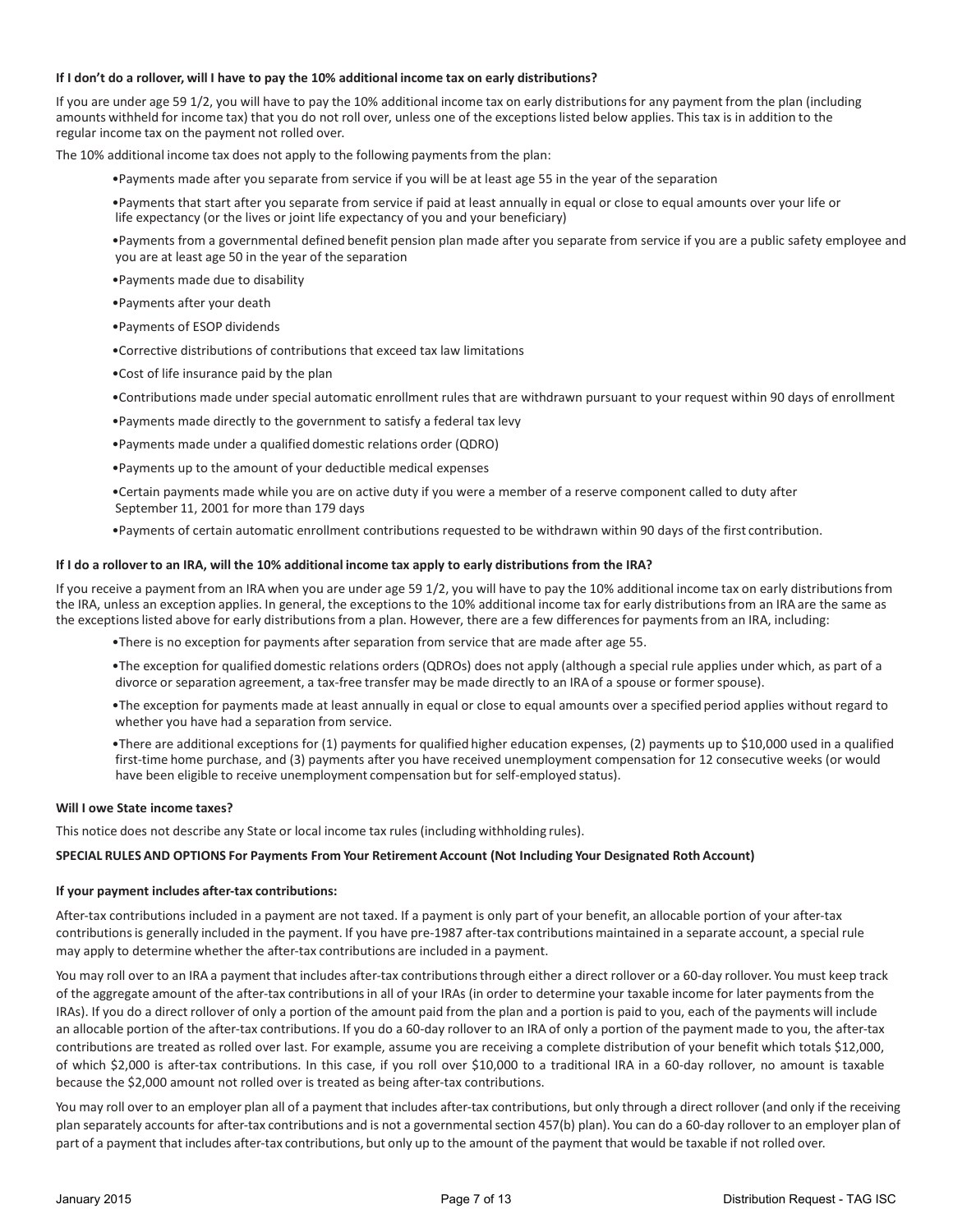# **If you miss the 60-day rollover deadline:**

Generally, the 60-day rollover deadline cannot be extended. However, the IRS has the limited authority to waive the deadline under certain extraordinary circumstances, such as when external events prevented you from completing the rollover by the 60-day rollover deadline. To apply for a waiver, you must file a private letter ruling request with the IRS. Private letter ruling requests require the payment of a nonrefundable user fee. For more information, see IRS Publication 590, *Individual Retirement Arrangements (IRAs)*.

# **If your payment includes employerstock that you do not roll over:**

If you do not do a rollover, you can apply a special rule to payments of employerstock (or other employersecurities) that are either attributable to after-tax contributions or paid in a lump sum after separation from service (or after age 59 1/2, disability, or the participant's death). Under the special rule, the net unrealized appreciation on the stock will not be taxed when distributed from the plan and will be taxed at capital gain rates when you sell the stock. Net unrealized appreciation is generally the increase in the value of employerstock after it was acquired by the plan. If you do a rollover for a payment that includes employer stock (for example, by selling the stock and rolling over the proceeds within 60 days of the payment), the special rule relating to the distributed employer stock will not apply to any subsequent payments from the IRA or employer plan. The plan administrator can tell you the amount of any net unrealized appreciation.

# **If you have an outstanding loan that is being offset:**

If you have an outstanding loan from the plan, your plan benefit may be offset by the amount of the loan, typically when your employment ends. The loan offset amount is treated as a distribution to you at the time of the offset and will be taxed (including the 10% additional income tax on early distributions, unless an exception applies) unless you do a 60-day rollover in the amount of the loan offset to a traditional IRA or employer plan.

# **If you were born on or before January 1, 1936:**

If you were born on or before January 1, 1936 and receive a lump sum distribution that you do not roll over, special rules for calculating the amount of the tax on the payment might apply to you. For more information, see IRS Publication 575, *Pension and Annuity Income.* 

# **If your payment is from a governmentalsection 457(b) plan:**

If the plan is a governmental section 457(b) plan, the same rules described elsewhere in this notice generally apply, allowing you to roll over the payment to an IRA or an employer plan that accepts rollovers. One difference is that, if you do not do a rollover, you will not have to pay the 10% additional income tax on early distributionsfrom the plan even if you are under age 59 1/2 (unless the payment is from a separate account holding rollover contributions that were made to the plan from a tax-qualified plan, a section 403(b) plan, or an IRA). However, if you do a rollover to an IRA or to an employer plan that is not a governmentalsection 457(b) plan, a later distribution made before age 59 1/2 will be subject to the 10% additional income tax on early distributions(unless an exception applies). Other differences are that you cannot do a rollover if the payment is due to an "unforeseeable emergency" and the special rules under "If your payment includes employerstock that you do not roll over" and "If you were born on or before January 1, 1936" do not apply.

# **If you are an eligible retired public safety officer and your pension payment is used to pay for health coverage or qualified long-term care insurance:**

If the plan is a governmental plan, you retired as a public safety officer, and your retirement was by reason of disability or was after normal retirement age, you can exclude from your taxable income plan payments paid directly as premiums to an accident or health plan (or a qualified long- term care insurance contract) that your employer maintains for you, your spouse, or your dependents, up to a maximum of \$3,000 annually. For this purpose, a public safety officeris a law enforcement officer, firefighter, chaplain, or member of a rescue squad or ambulance crew.

## **If you roll over your payment to a Roth IRA:**

You can roll over a payment from the plan made before January 1, 2010 to a Roth IRA only if your modified adjusted gross income is not more than \$100,000 for the year the payment is made to you and, if married, you file a joint return. These limitations do not apply to payments made to you from the plan after 2009. If you wish to roll over the payment to a Roth IRA, but you are not eligible to do a rollover to a Roth IRA until after 2009, you can do a rollover to a traditional IRA and then, after 2009, elect to convert the traditional IRA into a Roth IRA.

If you roll over the payment to a Roth IRA, a special rule applies under which the amount of the payment rolled over (reduced by any after-tax amounts) will be taxed. However, the 10% additional income tax on early distributions will not apply (unless you take the amount rolled over out of the Roth IRA within 5 years, counting from January 1 of the year of the rollover). For payments from the plan during 2010 that are rolled over to a Roth IRA, the taxable amount can be spread over a 2-year period starting in 2011.

If you roll over the payment to a Roth IRA, later payments from the Roth IRA that are qualified distributions will not be taxed (including earnings after the rollover). A qualified distribution from a Roth IRA is a payment made after you are age 59 1/2 (or after your death or disability, or as a qualified first-time home buyer distribution of up to \$10,000) and after you have had a Roth IRA for at least 5 years. In applying this 5-year rule, you count from January 1 of the year for which your first contribution was made to a Roth IRA. Payments from the Roth IRA that are not qualified distributions will be taxed to the extent of earnings after the rollover, including the 10% additional income tax on early distributions (unless an exception applies). You do not have to take required minimum distributions from a Roth IRA during your lifetime. For more information, see IRS Publication 590, *Individual Retirement Arrangements (IRAs).*

You may roll over a payment from the plan to a designated Roth account within the plan, but you cannot roll over a payment from the plan to a designated Roth account in another employer plan.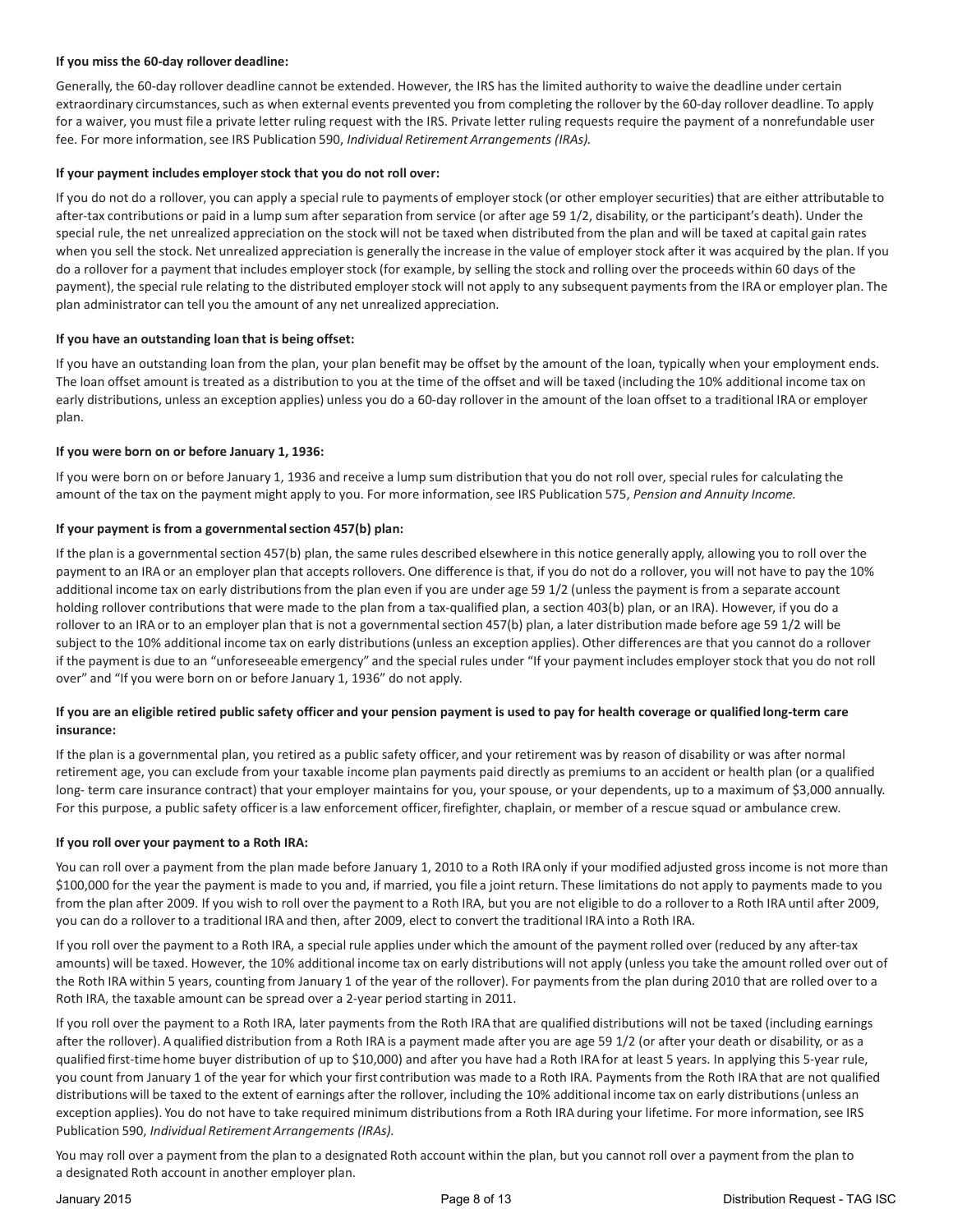# **If you roll over your payment to a designated Roth account within the plan:**

If you roll over the payment to a designated Roth account in the plan, the amount of the payment rolled over (reduced by any after-tax amounts directly rolled over) will be taxed. However, the 10% additional tax on early distributions will not apply (unless you take the amount rolled over out of the designated Roth account within the 5-year period that begins on January 1 of the year of the rollover). For paymentsfrom the plan in 2010 that are rolled over to a designated Roth account in the plan (and that are not distributed from that account until after 2011), the taxable amount of the rollover will be taxed half in 2011 and half in 2012, unless you elect to be taxed in 2010.

If you roll over the payment to a designated Roth account in the plan, later payments from the designated Roth account that are qualified distributions will not be taxed (including earnings after the rollover). A qualified distribution from a designated Roth account is a payment made both after you attain age 59½ (or after your death or disability) and after you have had a designated Roth account in the plan for a period of at least 5 years. The 5-year period described in the preceding sentence begins on January 1 of the year your first contribution was made to the designated Roth account. However, if you made a direct rollover to a designated Roth account in the plan from a designated Roth account in a plan of another employer, the 5-year period begins on January 1 of the year your first contribution was made to the designated Roth account in the plan or, if earlier, to the designated Roth account in the plan of the other employer. Payments from the designated Roth account that are not qualified distributions will be taxed to the extent allocable to earnings after the rollover, including the 10% additional tax on early distributions (unless an exception applies).

# **If you are not a plan participant:**

*Payments after death of the participant.* If you receive a distribution after the participant's death that you do not roll over, the distribution will generally be taxed in the same manner described elsewhere in this notice. However, the 10% additional income tax on early distributions and the special rules for public safety officers do not apply, and the special rule described under the section "If you were born on or before January 1, 1936" applies only if the participant was born on or before January 1, 1936.

**If you are a surviving spouse:** If you receive a payment from the plan as the surviving spouse of a deceased participant, you have the same rollover options that the participant would have had, as described elsewhere in this notice. In addition, if you choose to do a rolloverto an IRA, you may treat the IRA as your own or as an inherited IRA.

An IRA you treat as your own is treated like any other IRA of yours, so that payments made to you before you are age 59 1/2 will be subject to the 10% additional income tax on early distributions(unless an exception applies) and required minimum distributionsfrom your IRA do not have to start until after you are age 70 1/2.

If you treat the IRA as an inherited IRA, payments from the IRA will not be subject to the 10% additional income tax on early distributions. However, if the participant had started taking required minimum distributions, you will have to receive required minimum distributions from the inherited IRA. If the participant had not started taking required minimum distributionsfrom the plan, you will not have to start receiving required minimum distributionsfrom the inherited IRA until the year the participant would have been age 70 1/2.

**If you are a surviving beneficiary other than a spouse:** If you receive a payment from the plan because of the participant's death and you are a designated beneficiaryother than a surviving spouse, the only rollover option you have is to do a direct rollover to an inherited IRA. Paymentsfrom the inherited IRA will not be subject to the 10% additional income tax on early distributions. You will have to receive required minimum distributions from the inherited IRA.

*Payments under a qualified domestic relations order.* If you are the spouse or former spouse of the participant who receives a payment from the plan under a qualified domestic relations order (QDRO), you generally have the same options the participant would have (for example, you may roll over the payment to your own IRA or an eligible employer plan that will accept it). Payments under the QDRO will not be subject to the 10% additional income tax on early distributions.

## **If you are a nonresident alien:**

If you are a nonresident alien and you do not do a direct rollover to a U.S. IRA or U.S. employer plan, instead of withholding 20%, the plan is generally required to withhold 30% of the payment for federal income taxes. If the amount withheld exceeds the amount of tax you owe (as may happen if you do a 60-day rollover), you may request an income tax refund by filing Form 1040NR and attaching your Form 1042-S. See Form W-8BEN for claiming that you are entitled to a reduced rate of withholding under an income tax treaty. For more information, see also IRS Publication 519, *U.S. Tax Guide for Aliens*, and IRS Publication 515, *Withholding of Tax on Nonresident Aliens and Foreign Entities.*

## **Other special rules:**

If a payment is one in a series of payments for less than 10 years, your choice whether to make a direct rollover will apply to all later payments in the series(unless you make a different choice for later payments).

If your payments for the year are less than \$200 (not including payments from a designated Roth account in the plan), the plan is not required to allow you to do a direct rollover and is not required to withhold for federal income taxes. However, you may do a 60-day rollover.

Unless you elect otherwise, a mandatory cash-out of more than \$1,000 (not including payments from a designated Roth account in the plan) will be directly rolled over to an IRA chosen by the plan administrator or the payor. A mandatory cash-out is a payment from a plan to a participant made before age 62 (or normal retirement age, if later) and without consent, where the participant's benefit does not exceed \$5,000 (not including any amounts held under the plan as a result of a prior rollover made to the plan).

You may have special rollover rights if you recently served in the U.S. Armed Forces. For more information, see IRS Publication 3, Armed Forces' *Tax Guide.*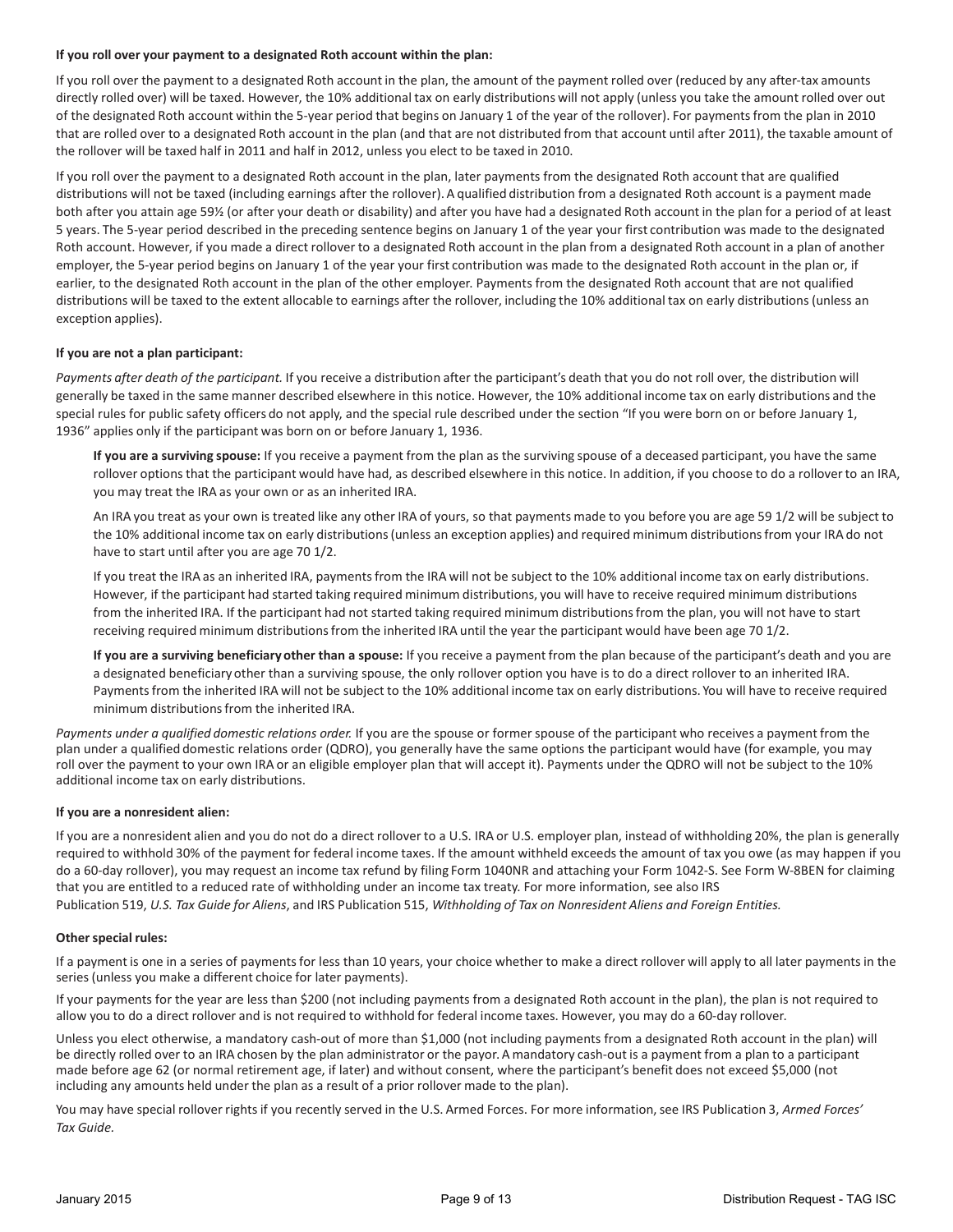# **FOR MORE INFORMATION**

You may wish to consult with the plan administrator or payor, or a professional tax advisor, before taking a payment from the plan. Also, you can find more detailed information on the federal tax treatment of payments from employer plans in: IRS Publication 575, *Pension and Annuity Income*; IRS Publication 590, *Individual Retirement Arrangements (IRAs)*; and IRS Publication 571, *Tax-Sheltered Annuity Plans (403(b) Plans).* These publications are available from a local IRS office,**{** [HYPERLINK http://www.irs.gov/](http://www.irs.gov/) **}**, or by calling 1-800-TAX-FORM.

# **Section II: FOR PAYMENTS FROM A DESIGNATED ROTHACCOUNT**

# *YOUR ROLLOVER OPTIONS*

This section of the notice appliesif you are receiving all or a portion of a payment from your employer's plan that is eligible to be rolled over to a Roth IRA or designated Roth account in an employer plan. This notice is intended to help you decide whether to do a rollover.

Rules that apply to most payments from a designated Roth account are described in the "General Information About Rollovers" section. Special rules that only apply in certain circumstances are described in the "Special Rules and Options" section.

# **GENERAL INFORMATION ABOUT ROLLOVERS FOR PAYMENTS FROM A DESIGNATED ROTHACCOUNT How can a rollover**

## **affect my taxes?**

After-tax contributionsincluded in a payment from a designated Roth account are not taxed, but earnings might be taxed. The tax treatment of earnings included in the payment depends on whether the payment is a qualified distribution. If a payment is only part of your designated Roth account, the payment will include an allocable portion of the earnings in your designated Roth account.

If the payment from the plan is not a qualified distribution and you do not do a rollover to a Roth IRA or a designated Roth account in an employer plan, you will be taxed on the earningsin the payment. If you are under age 59 1/2, a 10% additional income tax on early distributions will also apply to the earnings (unless an exception applies). However, if you do a rollover, you will not have to pay taxes currently on the earnings and you will not have to pay taxes later on payments that are qualified distributions.

If the payment from the plan is a qualified distribution, you will not be taxed on any part of the payment even if you do not do a rollover. If you do a rollover, you will not be taxed on the amount you roll over and any earnings on the amount you roll over will not be taxed if paid later in a qualified distribution.

A qualified distribution from a designated Roth account in the plan is a payment made after you are age 59 1/2 (or after your death or disability) and after you have had a designated Roth account in the plan for at least 5 years. In applying the 5-year rule, you count from January 1 of the year your first contribution was made to the designated Roth account. However, if you did a direct rollover to a designated Roth account in the plan from a designated Roth account in another employer plan, your participation will count from January 1 of the year your first contribution was made to the designated Roth account in the plan or, if earlier, to the designated Roth account in the other employer plan.

## **Where may I roll over the payment?**

You may roll over the payment to either a Roth IRA (a Roth individual retirement account or Roth individual retirement annuity) or a designated Roth account in an employer plan (a tax-qualified plan or section 403(b) plan) that will accept the rollover. The rules of the Roth IRA or employer plan that holds the rollover will determine your investment options, fees, and rightsto payment from the Roth IRA or employer plan (for example, no spousal consent rules apply to Roth IRAs and Roth IRAs may not provide loans). Further, the amount rolled over will become subject to the tax rules that apply to the Roth IRA or the designated Roth account in the employer plan. In general, these tax rules are similar to those described elsewhere in this notice, but differences include:

- •If you do a rollover to a Roth IRA, all of your Roth IRAs will be considered for purposes of determining whether you have satisfied the 5-year rule (counting from January 1 of the year for which your first contribution was made to any of your Roth IRAs).
- •If you do a rollover to a Roth IRA, you will not be required to take a distribution from the Roth IRA during your lifetime and you must keep track of the aggregate amount of the after-tax contributionsin all of your Roth IRAs (in order to determine your taxable income for later Roth IRA payments that are not qualified distributions).
- •Eligible rollover distributions from a Roth IRA can only be rolled over to another Roth IRA.

## **How do I do a rollover?**

There are two ways to do a rollover. You can either do a direct rollover or a 60-day rollover.

*If you do a direct rollover*, the plan will make the payment directly to your Roth IRA or designated Roth account in an employer plan. You should contact the Roth IRA sponsor or the administrator of the employer plan for information on how to do a direct rollover.

*If you do not do a direct rollover*, you may still do a rollover by making a deposit within 60 days into a Roth IRA, whether the payment is a qualified or nonqualified distribution. In addition, you can do a rollover by making a deposit within 60 days into a designated Roth account in an employer plan if the payment is a nonqualified distribution and the rollover does not exceed the amount of the earnings in the payment. You cannot do a 60 day rollover to an employer plan of any part of a qualified distribution. If you receive a distribution that is a nonqualified distribution and you do not roll over an amount at least equal to the earnings allocable to the distribution, you will be taxed on the amount of those earnings not rolled over, including the 10% additional income tax on early distributionsif you are under age 59 1/2 (unless an exception applies).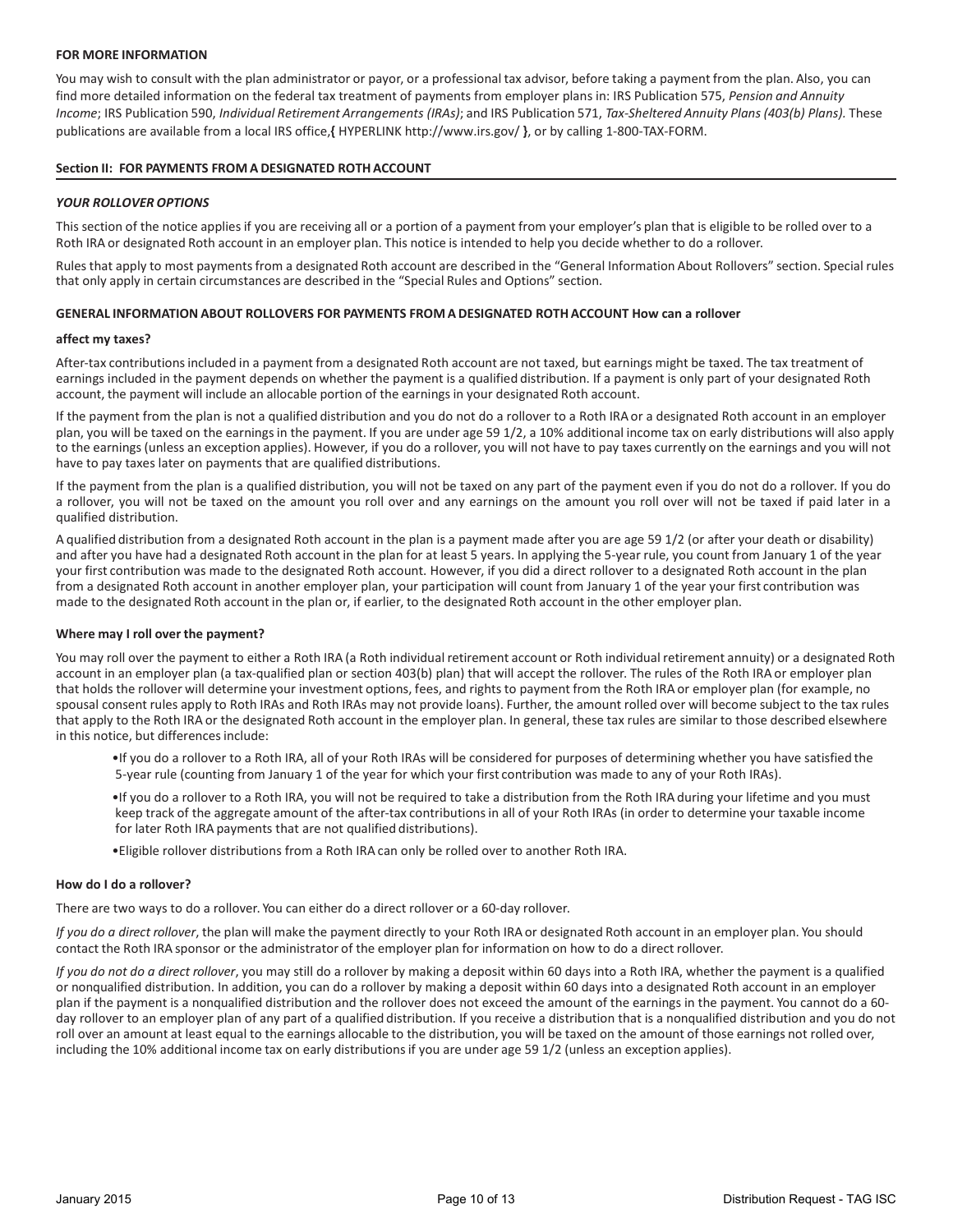If you do a direct rollover of only a portion of the amount paid from the plan and a portion is paid to you, each of the payments will include an allocable portion of the earnings in your designated Roth account.

If you do not do a direct rollover and the payment is not a qualified distribution, the plan is required to withhold 20% of the earnings for federal income taxes (up to the amount of cash and property received other than employer stock). This means that, in order to roll over the entire payment in a 60-day rollover to a Roth IRA, you must use other funds to make up for the 20% withheld.

## **How much may I roll over?**

If you wish to do a rollover, you may roll over all or part of the amount eligible for rollover. Any payment from the plan is eligible for rollover, except:

- •Certain payments spread over a period of at least 10 years or over your life or life expectancy (or the lives or joint life expectancy of you and your beneficiary)
- •Required minimum distributions after age 70 1/2 (or after death)
- •Hardship distributions
- •ESOP dividends
- •Corrective distributions of contributions that exceed tax law limitations
- •Loans treated as deemed distributions (for example, loans in default due to missed payments before your employment ends)
- •Cost of life insurance paid by the plan
- •Contributions made under special automatic enrollment rules that are withdrawn pursuant to your request within 90 days of enrollment

•Amounts treated as distributed because of a prohibited allocation of S corporation stock under an ESOP (also, there will generally be adverse tax consequences if S corporation stock is held by an IRA).

The plan administrator or the payor can tell you what portion of a payment is eligible for rollover.

## **If I don't do a rollover, will I have to pay the 10% additional income tax on early distributions?**

If a payment is not a qualified distribution and you are under age 59 1/2, you will have to pay the 10% additional income tax on early distributions with respect to the earnings allocated to the payment that you do not roll over (including amounts withheld for income tax), unless one of the exceptionslisted below applies. This tax is in addition to the regular income tax on the earnings not rolled over.

The 10% additional income tax does not apply to the following payments from the plan:

- •Payments made after you separate from service if you will be at least age 55 in the year of the separation
- •Payments that start after you separate from service if paid at least annually in equal or close to equal amounts over your life or life expectancy (or the lives or joint life expectancy of you and your beneficiary)
- •Payments made due to disability
- •Payments after your death
- •Payments of ESOP dividends
- •Corrective distributions of contributions that exceed tax law limitations
- •Payments made directly to the government to satisfy a federal tax levy
- •Payments made under a qualified domestic relations order (QDRO)
- •Payments up to the amount of your deductible medical expenses
- •Certain payments made while you are on active duty if you were a member of a reserve component called to duty after September 11, 2001 for more than 179 days
- •Payments of certain automatic enrollment contributions requested to be withdrawn within 90 days of the first contribution.

## **If I do a rolloverto a Roth IRA, will the 10% additional income tax apply to early distributions from the IRA?**

If you receive a payment from a Roth IRA when you are under age 59 1/2, you will have to pay the 10% additional income tax on early distributions on the earnings paid from the Roth IRA, unless an exception applies or the payment is a qualified distribution. In general, the exceptions to the 10% additional income tax for early distributions from a Roth IRA listed above are the same as the exceptions for early distributions from a plan. However, there are a few differences for payments from a Roth IRA, including:

- •There is no special exception for payments after separation from service.
- •The exception for qualified domestic relations orders (QDROs) does not apply (although a special rule applies under which, as part of a divorce or separation agreement, a tax-free transfer may be made directly to a Roth IRA of a spouse or former spouse).
- •The exception for payments made at least annually in equal or close to equal amounts over a specified period applies without regard to whether you have had a separation from service.
- •There are additional exceptions for (1) payments for qualified higher education expenses, (2) payments up to \$10,000 used in a qualified first-time home purchase, and (3) payments after you have received unemployment compensation for 12 consecutive weeks (or would have been eligible to receive unemployment compensation but for self-employed status).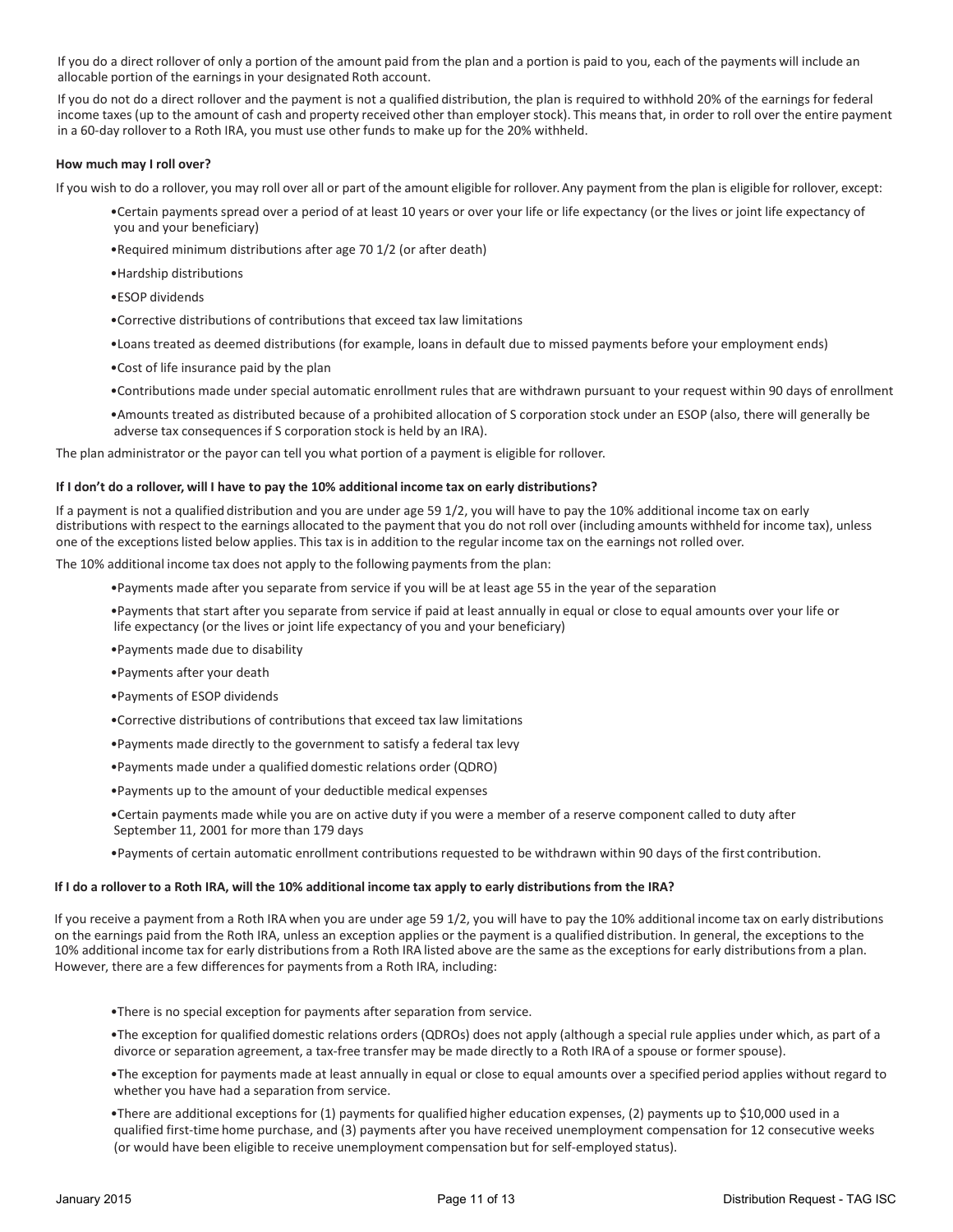## **Will I owe State income taxes?**

This notice does not describe any State or local income tax rules (including withholding rules).

#### **SPECIAL RULES AND OPTIONS**

#### **If you miss the 60-day rollover deadline:**

Generally, the 60-day rollover deadline cannot be extended. However, the IRS has the limited authority to waive the deadline under certain extraordinary circumstances, such as when external events prevented you from completing the rollover by the 60-day rollover deadline. To apply for a waiver, you must file a private letter ruling request with the IRS. Private letter ruling requests require the payment of a nonrefundable user fee. For more information,see IRS Publication 590, *Individual Retirement Arrangements (IRAs)*.

## **If your payment includes employerstock that you do not roll over:**

If you receive a payment that is not a qualified distribution and you do not roll it over, you can apply a special rule to payments of employer stock (or other employer securities) that are paid in a lump sum after separation from service (or after age 59 1/2, disability, or the participant's death). Under the special rule, the net unrealized appreciation on the stock included in the earnings in the payment will not be taxed when distributed to you from the plan and will be taxed at capital gain rates when you sell the stock. If you do a rollover to a Roth IRA for a nonqualified distribution that includes employer stock (for example, by selling the stock and rolling over the proceeds within 60 days of the distribution), you will not have any taxable income and the special rule relating to the distributed employer stock will not apply to any subsequent payments from the Roth IRA or employer plan. Net unrealized appreciation is generally the increase in the value of the employer stock after it was acquired by the plan. The plan administrator can tell you the amount of any net unrealized appreciation.

If you receive a payment that is a qualified distribution that includes employer stock and you do not roll it over, your basis in the stock (used to determine gain or loss when you later sell the stock) will equal the fair market value of the stock at the time of the payment from the plan.

#### **If you have an outstanding loan that is being offset:**

If you have an outstanding loan from the plan, your plan benefit may be offset by the amount of the loan, typically when your employment ends. The loan offset amount is treated as a distribution to you at the time of the offset and, if the distribution is a nonqualified distribution, the earnings in the loan offset will be taxed (including the 10% additional income tax on early distributions, unless an exception applies) unless you do a 60-day rollover in the amount of the earnings in the loan offset to a Roth IRA or designated Roth account in an employer plan.

#### **If you receive a nonqualified distribution and you were born on or before January 1, 1936:**

If you were born on or before January 1, 1936, and receive a lump sum distribution that is not a qualified distribution and that you do not roll over, special rules for calculating the amount of the tax on the earnings in the payment might apply to you. For more information,see IRS Publication 575*, Pension and Annuity Income.*

## **If you receive a nonqualified distribution, are an eligible retired public safety officer, and your pension payment is used to pay for health coverage or qualified long-term care insurance:**

If the plan is a governmental plan, you retired as a public safety officer, and your retirement was by reason of disability or was after normal retirement age, you can exclude from your taxable income nonqualified distributions paid directly as premiums to an accident or health plan (or a qualified long-term care insurance contract) that your employer maintains for you, your spouse, or your dependents, up to a maximum of \$3,000 annually. For this purpose, a public safety officeris a law enforcement officer, firefighter, chaplain, or member of a rescue squad or ambulance crew.

# **If you are not a plan participant:**

*Payments after death of the participant.* If you receive a distribution after the participant's death that you do not roll over, the distribution will generally be taxed in the same manner described elsewhere in this notice. However, whether the payment is a qualified distribution generally depends on when the participant firstmade a contribution to the designated Roth account in the plan. Also, the 10% additional income tax on early distributions and the special rules for public safety officers do not apply, and the special rule described under the section "If you receive a nonqualified distribution and you were born on or before January 1, 1936" applies only if the participant was born on or before January 1, 1936.

**If you are a surviving spouse:** If you receive a payment from the plan as the surviving spouse of a deceased participant, you have the same rollover options that the participant would have had, as described elsewhere in this notice. In addition, if you choose to do a rolloverto a Roth IRA, you may treat the Roth IRA as your own or as an inherited Roth IRA.

A Roth IRA you treat as your own is treated like any other Roth IRA of yours, so that you will not have to receive any required minimum distributions during your lifetime and earnings paid to you in a nonqualified distribution before you are age 59 1/2 will be subject to the 10% additional income tax on early distributions(unless an exception applies).

If you treat the Roth IRA as an inherited Roth IRA, payments from the Roth IRA will not be subject to the 10% additional income tax on early distributions. An inherited Roth IRA is subject to required minimum distributions. If the participant had started taking required minimum distributionsfrom the plan, you will have to receive required minimum distributionsfrom the inherited Roth IRA. If the participant had not started taking required minimum distributions, you will not have to start receiving required minimum distributionsfrom the inherited Roth IRA until the year the participant would have been age 70 1/2.

**If you are a surviving beneficiary other than a spouse:** If you receive a payment from the plan because of the participant's death and you January 2015 **Page 12 of 13** Page 12 of 13 Distribution Request - TAG ISC